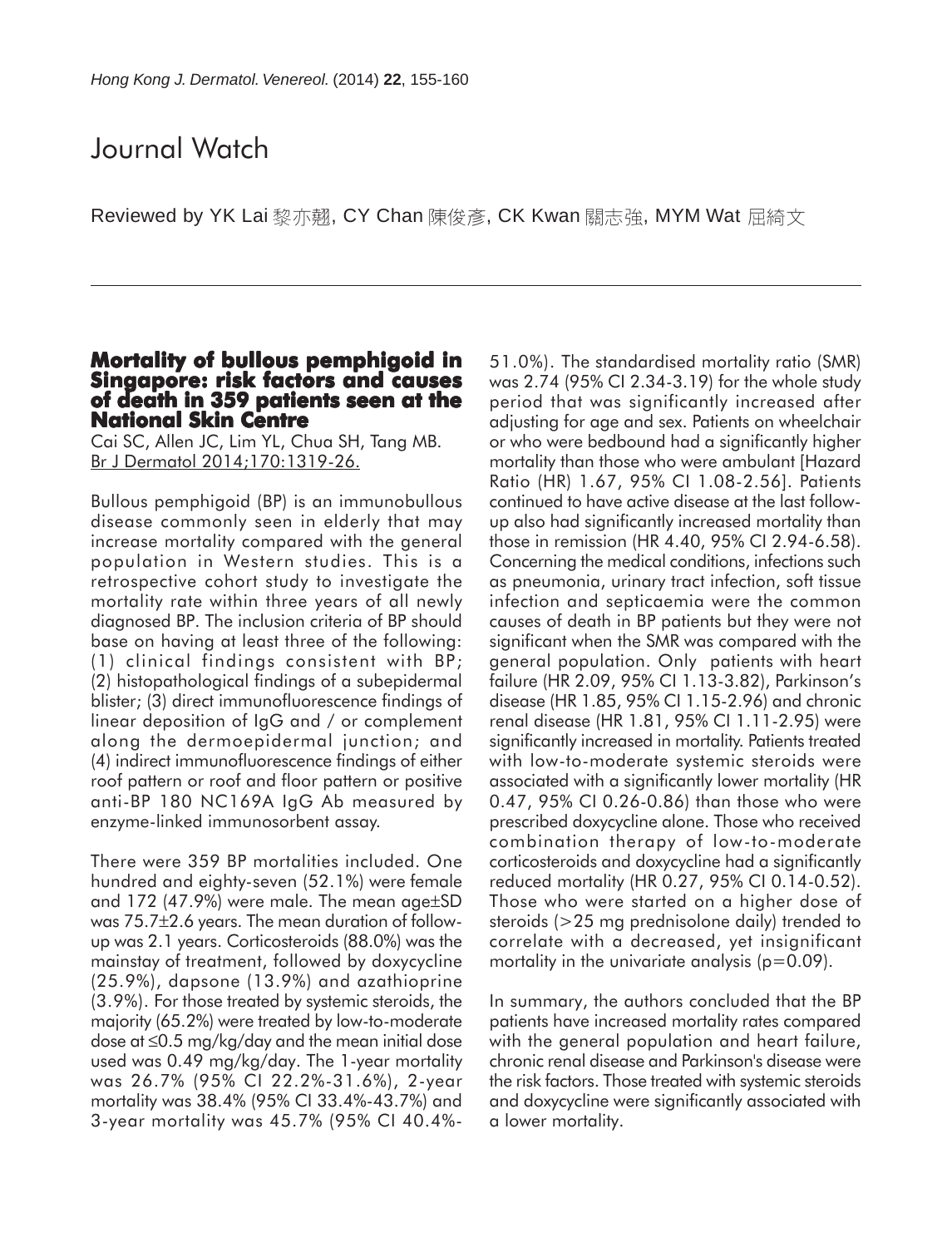#### **Clinical and immunological Clinical and outcomes of high- and low-dose rituximab treatments in patients with pemphigus: a randomized, pemphigus: a randomized, comparative, observer-blinded study**

Kanwar AJ, Vinay K, Sawatkar GU, Dogra S, Minz RW, Shear NH, et al. Br J Dermatol 2014;170:1341-9.

Pemphigus is an autoimmune bullous dermatosis with a potentially fatal outcome and corticosteroids and immunosuppressants are the mainstays of treatment. Recently rituximab, which is a monoclonal antibody directly against CD20, is considered to be the treatment of choice for pemphigus. However, there is still a lack of consensus on treatment dosage. This study was a prospective, randomised, observer blinded pilot study to compare the use of rituximab 1000 mg x 2, 15 days apart (group A) and rituximab 500 mg x 2, 15 days apart (group B) in treating pemphigus. Patients who were aged between 16 and 70 years without active infections and cardiac problems like arrhythmia or <40% ejection fraction with pemphigus vulgaris (PV), pemphigus foliaceous (PF) and pemphigus erythematosus (PE) were included. Those who were previously treated with rituximab, pregnant, breastfeeding and who had a known hypersensitivity to murine protein were excluded. A total of 22 patients were randomised to group A or group B. Patients in both groups received oral corticosteroids and other adjuvant immunosuppressants like azathioprine or mycophenolate mofetil if they failed to achieved a complete remission with oral corticosteroids and rituximab. Fifteen (seven in group A and eight in group B) had PV and the remaining seven (four in group A and three in group B) had PF. Twelve patients (six in each group) were defined as resistant to treatment as multiple immunosuppressants had been used. Six (four in group A and two in group B) were defined by Ikeda Severity Score (ISS) or Sarawat's modified oral pemphigus score (SMOPS) as severe disease (score >7). Four (one in group A and three in group B) were mild-to-moderate in severity. The baseline demographic and disease characteristic between groups A and B were not significant. There was no significant difference in time to disease control, end of consolidation phase, mean time to partial remission and mean time to

complete remission between the two groups. However, there was a significant decrease in ISS and SMOPS in both groups (p<0.001) and the fall in ISS was significantly greater in group A than in group B at week 40 ( $p=0.049$ ). In group A, the decline in Dsg 1 index was significant at 16 and 24 weeks and the decline in Dsg3 index was significant in 8, 16, 24, 32, 40 and 48 weeks whereas there was no significant change in group B. In summary, the authors suggested that group A regime might significantly improve the outcomes but further long-term follow-up studies with a larger population are needed as the sample size of this study was too small.

## **Prevalence of of** *Trichomonas vaginalis***,** *Mycoplasma genitalium* **and** *Ureaplasma urealyticum* **in men with urethritis attending an urban sexual health clinic**

Khatib N, Bradbury C, Chalker V, Koh G, Smit E, Wilson S, et al. Int J STD AIDS published online 12 June 2014

DOI: 10.1177/0956462414539464.

*Chlamydia trachomatis* (CT) infection is one of the common causes of non-gonococcal urethritis (NGU) in men. Empirical treatment of NGU by azithromycin or doxycycline is a common practice in sexual health clinics. However, other pathogens especially *Trichomonas vaginalis* (TV), *Mycoplasma genitalium* (MG) and *Ureaplasma urealyticum* (UU) may also cause NGU. A knowledge of their prevalence can be useful for a more focused screening process and choice of treatment. The aim of this study was to determine the prevalence of TV, MG and UU in patients with urethritis.

Men over 18 years of age with urethritis (defined as a Gram-stained urethral smear having ≥5 polymorphonuclear leucocytes (PMNLs) per highpower (x1000) microscopic view that was averaged over five fields with the greatest concentration of PMNLs) were included whereas those with previous episodes of urethritis or who received doxycycline, metronidazole, macrolide or second/third generation quinolone in the previous three months were excluded. Their first-pass urine was collected for nucleic acid amplification test (NAAT) of *Neisseria gonorrhoeae* (GC), CT, TV, MG, and UU.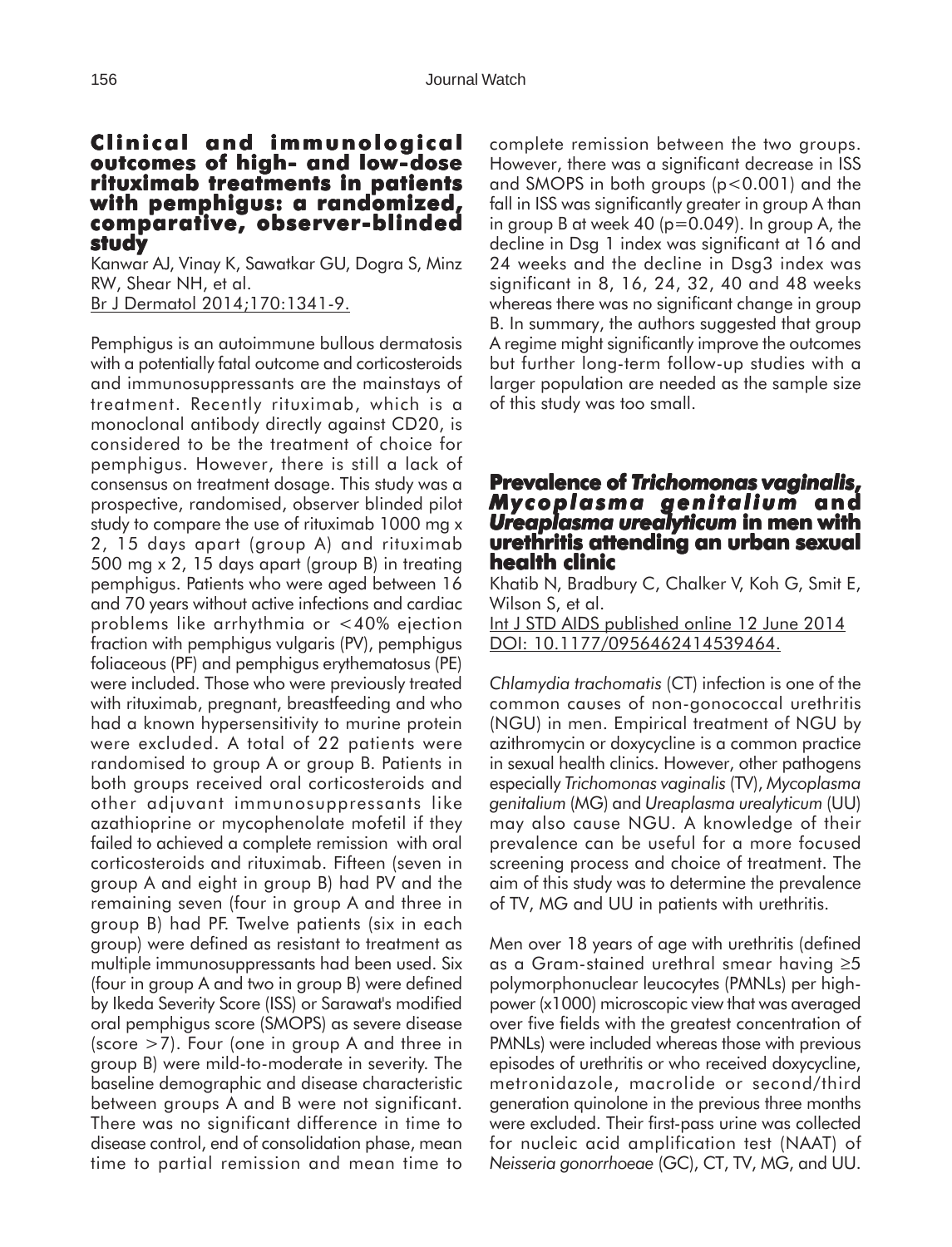A total of 83 subjects were studied. There was no causal organism identified in 42.1% (35/83) of patients. The prevalence rate of CT was 28/83 (33.7%, 95% CI 24-44%), GC 14/83 (16.8%, 95% CI 10-26%), TV 3/83 (3.6%, 95% CI 1-10%), MG 10/83 (12.0%, 95% CI 6-19%) and UU 4/83 (4.8% 95% CI 2-12%). The co-infection rates were not low (9/83, 10.8%). Three patients were co-infected with CT and GC, one with CT and TV, one with CT and MG, one with CT, MG and UU, one with GC and TV, one with GC, MG and UU, one with GC and MG.

The authors concluded that given the prevalence of CT, GC, TV, MG and UU together with a high co-infection rate, there is a need for further large studies looking at the optimal treatment regimens and screening strategies in NGU.

## **Use of cerebrospinal fluid enzyme immunoassay for diagnosis of immunoassay of neurosyphilis**

Chan Y, Yeung KH, Ho HF, Ho KM, Lam TK, Leung WL, et al.

Int J STD AIDS 2013;25:571-8.

Neurosyphilis (NS) is the complication of syphilis that affects the central nervous systems caused by *Treponemal pallidum*. There is no single effective method for reaching a diagnosis. Elevated CSF protein, CSF leucocytosis and CSF-VDRL are used commonly for the diagnosis of NS. However, it is not uncommon to have NS patients with nonreactive CSF-VDRL and equivocal CSF protein or white cell count. A more accurate laboratory test would be valuable in diagnosing NS. *Treponema pallidum* enzyme immunoassay (TP EIA) is used commonly as the screening test for syphilis in serum owing to its high sensitivity and specificity. It analyses three recombinant *T. palladium* antigens − *Treponema palladium* Nichols strain (TpN) 15, TpN17 and TpN47. However, its use in CSF for screening of NS is not well documented. The aim of this study was to examine the performance of the TP EIA test in CSF in the diagnosis of NS. The case definition of NS was defined according to the International Union Against Sexually Transmitted Infections (IUSTI) 2008 guidelines which defined NS as either positive CSF-FTA-abs or CSF-TPPA, together with CSF mononuclear cell >5/mm3 or reactive CSF-VDRL.

Forty-five patients were analysed. More than half (26/45, 57.8%) were co-infected with HIV. Fourteen patients (31.1%) had CNS symptoms such as dementia, ophthalmic symptoms and signs and sensorineural hearing loss. The remaining five patients (11.1%) had persistently high VDRL after syphilis treatment. The results showed that CSF TP EIA test had a poor specificity of 46.4% (95% CI 31.8-61%) and positive predictive value (PPV) of 53.1% (95% CI 38.5-67.7%). If the significant blood contaminated CSF samples were excluded, the specificity could have improved to 80.8% (95% CI 68.4-93.2%). However, it provided 100% sensitivity and 100% negative predictive value (NPV) when compared to that of CSF-FTA-abs and CSF-TPPA.

The authors concluded that the CSF TP EIA may be a better laboratory tool to exclude neurosyphilis according to its high sensitivity and high negative predictive value.

## **The proactive wet proactive wet-wrap method with diluted corticosteroids versus emollients in children with atopic dermatitis: a prosepective, atopic dermatitis: prosepective, randomized, double -blind, -blind, placebo-controlled trial controlled**

Janmohamed SR, Oranje AP, Devillers AC, Rizopoulos D, van Praag MC, Van Gysel D, et al. J Am Acad Dermatol 2014;70:1076-82.

Wet-wrap treatment (WWT) often serves as a crisis intervention in patients with severe atopic dermatitis (AD). However, its efficacy as compared with conventional treatments has not been fully studied in severe AD patients. In this study, the authors aimed at evaluating the use of WWT with diluted corticosteroids in comparison with emollient with severe AD in a proactive manner.

Patients aged under 10 years with severe AD, which was defined as having scoring atopic dermatitis (SCORAD) greater than 40±5, were recruited. Those who had underlying severe illness, infected eczema or signs of systemic infection, abnormalities of hypothalamic-pituitary-adrenal axis, current systemic therapy and those showing severe growth retardation were excluded.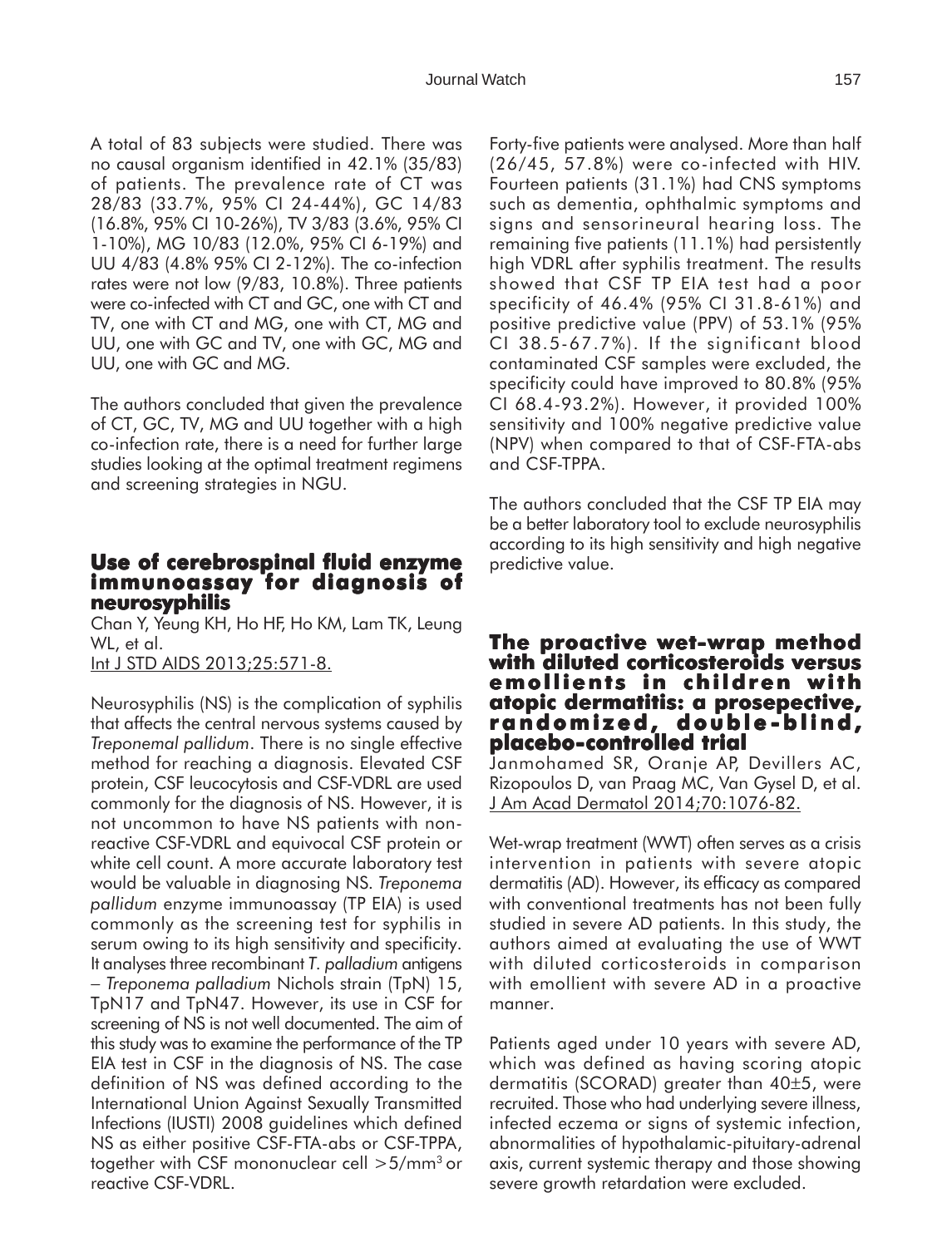They were then randomised to receive either WWT with dilute corticosteroid (0.1% mometasone furoate ointment: 20% petrolatum cetomacrogol cream, body 1:3, face 1:19) or WWT with emollient (20% petrolatum cetomacrogol cream). In the treatment group, patients applied the diluted steroid cream to whole body once daily in week 1, and on 4 consecutive days per week over lesions only on the subsequent three weeks. Emollients were used in both groups on the remaining three days in weeks 2 to 4. The skin condition was checked on day 0, 1, 4, 7, 14 and 28. Outcome measures including SCORAD, patient-oriented eczema measure(POEM)/quality of life(QoL), and adverse events were recorded. Morning cortisol was also checked on day 0, 1, 7, 21 and 28.

A total of 39 patients were included, and their mean SCORAD at baseline was 44 in the treatment arm and 42 in the control, which was not statistically different. Both groups showed improvement in SCORAD over time, but significantly faster and more pronounced in the treatment group. The QoL score also showed similar result but not for POEM scoring. And this was more pronounced in the age group 6-9 years and 0-3 years. However, there was significantly more folliculitis in the treatment group. And at one measurement, three patients in the treatment group showed suppression of the hypothalamicpituitary-axis.

The authors concluded that WWT with diluted conticosteroids acted faster and was more efficacious than WWT with emollients. However, this study was limited by the small sample size and a relatively short treatment period and follow-up.

### **Diet and psoriasis, part I: impact of and psoriasis, part impact of weight loss interventions**

Debbaneh M, Millsop JW, Bhatia BK, Koo J, Liao W.

J Am Acad Dermatol 2014;71:133-40.

Psoriasis is well known to be associated with obesity. However, the exact mechanism is not fully understood. It is postulated that adipoctyes produce various pro-inflammatory cytokines, which may potentially worsen the existing psoriasis or trigger the development of psoriasis. Yet, the effect of body weight interventions on psoriatic control is unclear.

In this study, the authors reviewed all English articles published between 1950 to 2013 in MEDLINE and examined the relationship between body mass index (BMI) and psoriasis incidence, severity and response to treatment. Also, they studied the efficacy of weight loss interventions, namely low-calorie diet and gastric bypass surgery, on the outcome of psoriatic treatment.

Several large scale cross-sectional, case-control and cohort studies (with subjects >200) were identified and all showed an increased risk of developing psoriasis and psoriatic arthropathy in obese patients. Moreover, the severity of psoriasis and risk of developing psoriasis were positively correlated with an increase in weight.

Concerning the effect of BMI on treatment efficacy, conflicting results were shown. But the existing evidence revealed that BMI greater than 30 kg/m2 had a negative impact on patients' ability to achieve full therapeutic response to some therapeutic agents.

There were seven small-scale (n<100) prospective, controlled trials studying the impact of dietary interventions on psoriatic management. Most studies found that patients taking a lowcalorie diet (800-1600 kcal/day) had a significant reduction in weight, an improvement in cholesterol level and improvement in psoriasis control. In one study, patients on a low-calorie diet have a tendency for a slower rebound after achieving remission with methotrexate. Finally, there were several retrospective case series and reports which showed that patients who had undergone gastric bypass surgery had an improvement in psoriatic control.

The authors concluded that an elevated BMI was associated with the onset and severity of psoriasis. Also, it may affect the therapeutic outcome. They postulated that it might be the consequence of decreased drug distribution due to the increase in body mass or an increase in pro-inflammatory cytokines due to the increase in adipocyte count. Existing evidence suggests that weight reduction may be a useful preventive and adjunctive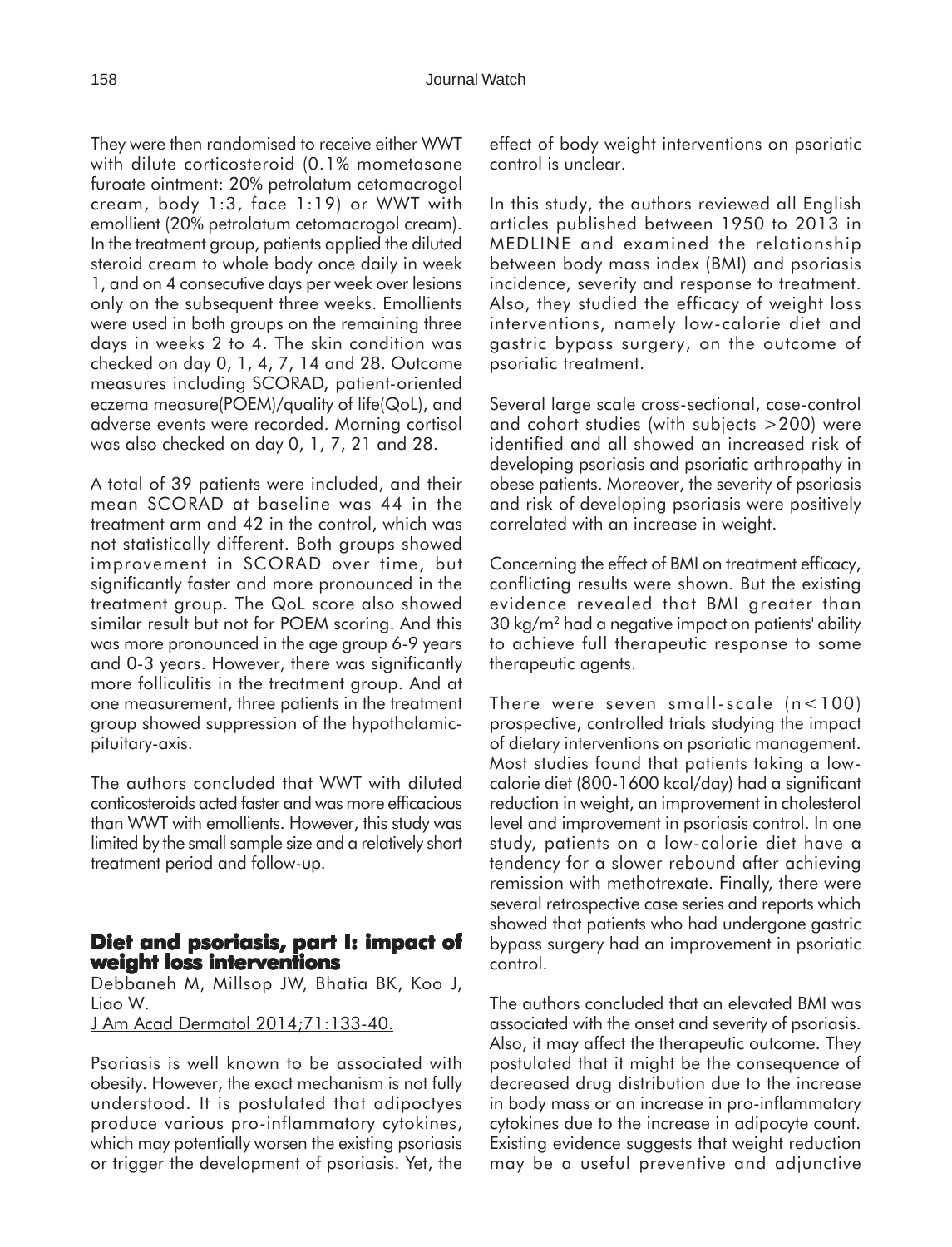treatment for psoriasis and psoriatic arthropathy. However, larger studies are required to further delineate its efficacy.

## **Outcomes after diagnosis of mycosis fungoides and Sézary syndrome before 30 years of age: a populationbased study**

Ai WZ, Keegan TH, Press DJ, Yang J, Pincus LB, Kim YH, et al. JAMA Dermatol 2014;150:709-15.

Mycosis fungoides (MF) and Sézary syndrome (SS) are uncommon in children and young adults. The incidence, overall survival and risk of second cancers in this patient population are not well studied. This is a retrospective population-based study to assess the outcomes of MF and SS in patients diagnosed before 30 years of age.

The data was obtained from two population-based cancer registries: California Cancer Registry (CCR) and National Cancer Institute's Surveillance, Epidemiology, and End Results programme of 9 population-based cancer registries (SEER 9). The incidence of MF or SS was rare before 30 years of age, with an incidence rate of 0.05 per 100,000 persons per year before age 20 and 0.12 per 100,000 persons per year between ages 20 and 29 in the CCR. It was noted that Asians or Pacific Islanders and blacks had the highest incidence rates, followed by non-Hispanic whites and Hispanics. It was found that patients in the CCR had a 5-year overall survival of 97.1% and a 10 year overall survival of 94.3% while patients in SEER 9 had a 5-year overall survival of 93.3% and a 10-year overall survival of 88.9%. The most common cause of death was non-Hodgkin's lymphoma, followed by infection, including human immunodeficiency virus infection. It was noted that patients in SEER 9 had a significant increased risk of developing secondary cancers, particularly lymphoma and melanoma.

In summary, it was found that the incidence rates of MF and SS were much lower in this young population than that in older patients, and demographic patterns differed between the two age groups. However, like older adults, young patients with MF or SS also carry an elevated risk of second cancers, in particular melanoma and

lymphoma. Despite the favourable outcome of MF or SS in this young age group, continual monitoring is warranted to determine whether this excess risk persists throughout life and is due to the increased medical surveillance, long-term treatment, or underlying disease processes.

## **Characteristics and associations of and associations of high-mitotic-rate melanoma**

Shen S, Wolfe R, McLean CA, Haskett M, Kelly JW. JAMA Dermatol 2014 Aug 20. doi: 10.1001/ jamadermatol.2014.635. [Epub ahead of print]

Mitotic rates of melanoma are closely correlated with melanoma survival and studies have demonstrated that it is an independent prognostic factor. However, its clinicopathologic associations have not been well studied. The objective of the current study was to delineate the clinical, phenotypic and histologic associations of highmitotic-rate melanoma.

This was a cross-sectional retrospective study of patients seen at the Victorian Melanoma Service from January 2006 to December 2011. A total of 1,441 patients with 1,500 primary invasive melanomas were included in the study. The mitotic rate was determined histologically by first examining the entire tumour, looking for mitotic figures. The area with the greatest density of mitotic activity was used as the focus, and the number of mitoses in an area of 1 mm2 was counted. Patient demographics, phenotypic markers, historical data, tumour presentation and histopathological features were recorded.

It was discovered that high-mitotic-rate melanomas were more likely to occur in men, in patients 70 years or older and in those with a history of solar keratosis. Moreover, these melanomas occurred more frequently on the head and neck and presented more often as amelanotic and rapidly growing lesions. Melanomas with very high mitotic activity ( $\geq$ 10 mitoses/mm<sup>2</sup>) were predominantly thick and ulcerated nodular tumour subtypes. Conversely, the superficial spreading melanoma subtype, features of regression and the presence of preexisting naevi were found to be the characteristics of lesions with sparse mitotic activity.